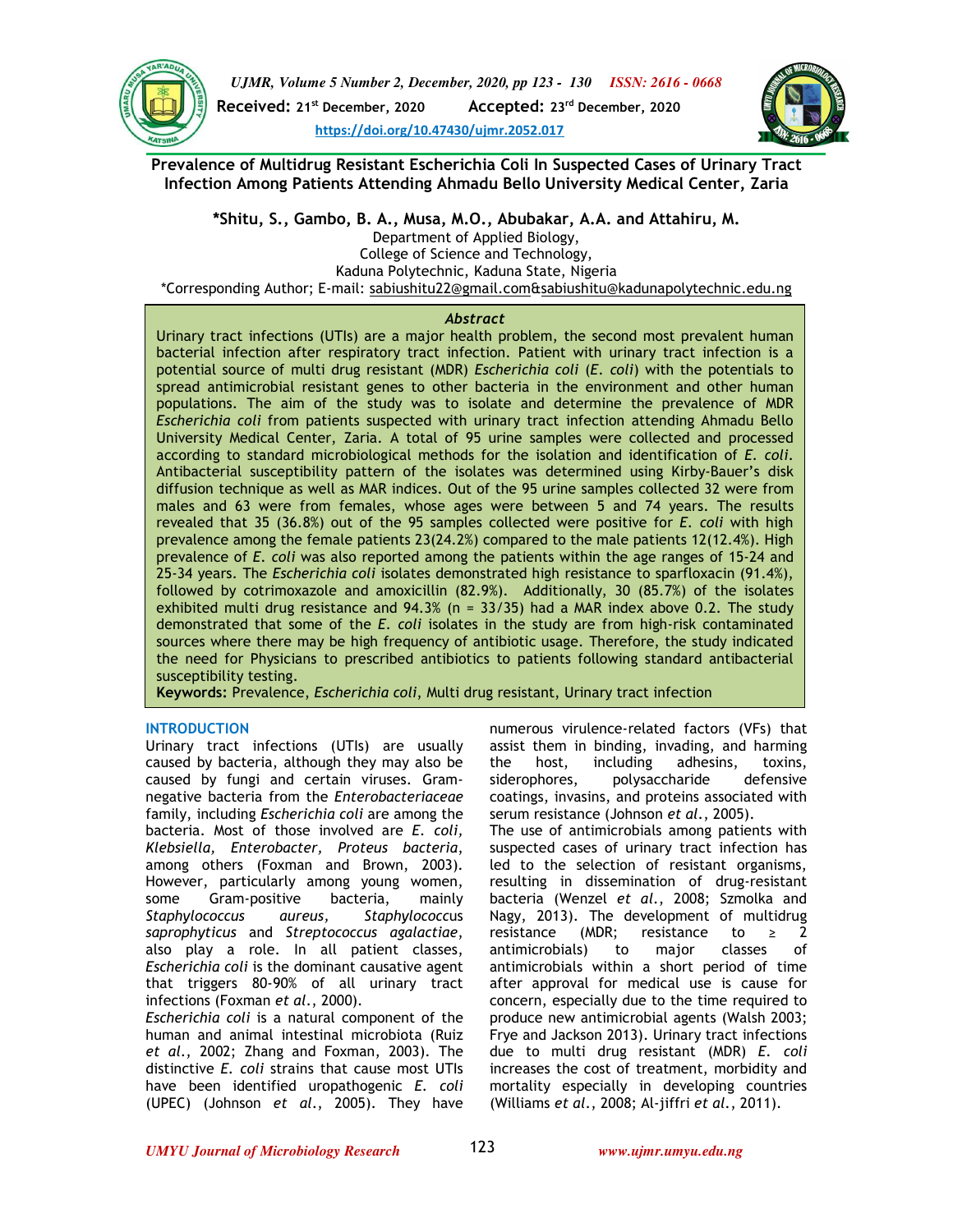Many of the resistances in MDR *E. coli* are located on plasmids, which increases the possibility of clonal dissemination of these resistance classes in the community (Williamson *et al*., 2013; Chen *et al.,* 2014). Spread of MDR *E. coli* globally can also be attributed to clones, such as *E. coli* sequence type 131 (ST131), known for its resistance to fluoroquinolones, aminoglycosides and trimethoprimsulfamethoxazole, as well as its virulence and propensity to exchange genetic material, characteristics which further complicate therapy. A number of reports exist on the emergence of this clonal group in *E. coli* from the community and hospital infections in developed and developing countries (Lau *et al.,*  2008; Rogers *et al.,* 2011; Petty *et al*.*,* 2014). In Nigeria, the emergence of *E. coli* ST131 and ST617 among clinical isolates of *E. coli* was reported in 2012 (Aibinu *et al.,* 2012). However, there is a paucity of data from community infections in Nigeria on the MDR profile of *E. coli* and their genetic lineages or reports on the major clonal complex circulating in the community. The potential spread of MDR *E. coli* is significant, especially for developing countries, which may have low financial resources for healthcare systems and poor infection control management (Adenipekun *et al*., 2016).

To provide more information on the extent of MDR *E. coli*, the prevalence and antimicrobial resistance of *E. coli* among patients was determined. *E. coli* isolates in this study were tested against a wide range of broad-spectrum antimicrobials. In addition, data on the available antimicrobials that these bacterial organisms are already resistant to is required for proper diagnosis and treatment of bacterial infections in humans.

Experts recommend that the option of antibiotics should be based on the findings of a urine culture and susceptibility test in patients with suspected complicated UTI (Gupta *et al*., 2001; Scotish Intercollegiate Guidelines<br>Network, 2015). This study aimed at Network, 2015). This study aimed at determining prevalence of multidrug resistant *Escherichia coli* from urine of suspected urinary tract infection patients attending Ahmadu Bello University Medical Center, Zaria, Nigeria, in order to generate data that will support clinical decision-making as well as public health and safety.

## **MATERIALS AND METHODS**

## **Samples collection**

A total of ninety-five (95) urine samples were collected in sterilized universal containers following the approval from Ahmadu Bello University Medical Center, Zaria from April, 2019 to August, 2019. The study participants included 32 males and 63 female patients between the ages of 5 and 74 years with suspected cases of UTI. The early morning midstream urine samples collected aseptically in a wide mouthed container with screw cap tops, were properly labelled indicating the patients' age, sex, date, and time of collection. Then, the collected samples were transported in ice packs to the Department of Microbiology, Ahmadu Bello University, Zaria, Nigeria within 4-6hours of collection, for analysis.

#### **Sample processing**

The urine samples were cultured on MacConkey agar aseptically using a wire loop. The plates were incubated aerobically at 37° C for 24hours. After incubation, the cultures were examined for significant bacterial growth based on colonial morphology. The colonies appearing pink suspected to be *Escherichia coli* were picked and sub-cultured onto nutrient agar slants for isolation of pure colonies and then incubated at 37°C for 24 hours (Collee *et al.*, 1996; Cheesbrough, 2006).

## **Identification of isolates**

The isolates were identified based on colonial<br>morphology, Gram staining reaction.  $morphology,$  Gram staining confirmatory test and appropriate biochemical tests such as sugar fermentation test using Triple Sugar Iron Agar, oxidase test, indole test, methyl red test, Voges-Proskauer test, citrate utilization test and ONPG (Ortho-nitrophenyl Beta-D-galactopyranoside) test (Collee *et al*., 1996; Cheesbrough, 2006).

## **Antibiotics susceptibility testing**

All isolates were tested for antibiotics susceptibility first by standardizing the inocula and then inoculating onto Mueller-Hinton agar by the Kirby-Bauer disc diffusion method (Bauer, 1966) recommended by the Clinical and Laboratory Standards Institute (CLSI, 2015). Antibiotics Disks containing Cotrimoxazole (30µg), Gentamicin (30µg), Ciprofloxacin (30µg), Chloramphenicol (30µg), Augmentin (10µg), Perfloxacin (30µg), Sparfloxacin (30µg), Streptomycin (30µg), Amoxicillin (30µg) and Ofloxacin (10µg) were used against the isolates. *Escherichia coli*, ATCC25922, was used as the quality control strain (Cheesebrough, 2006). Susceptibility test results were interpreted according to the criteria established by the (CLSI, 2015). The results were reported as sensitive, intermediate and resistant according to Clinical Laboratory Standards Institute (CLSI, 2015) guide lines. An isolate was defined as being multi-drug resistant, when it was found to be resistant to three or more of the antibacterial agents tested and based on the antimicrobial categories (Margiorakos *et al*., 2012).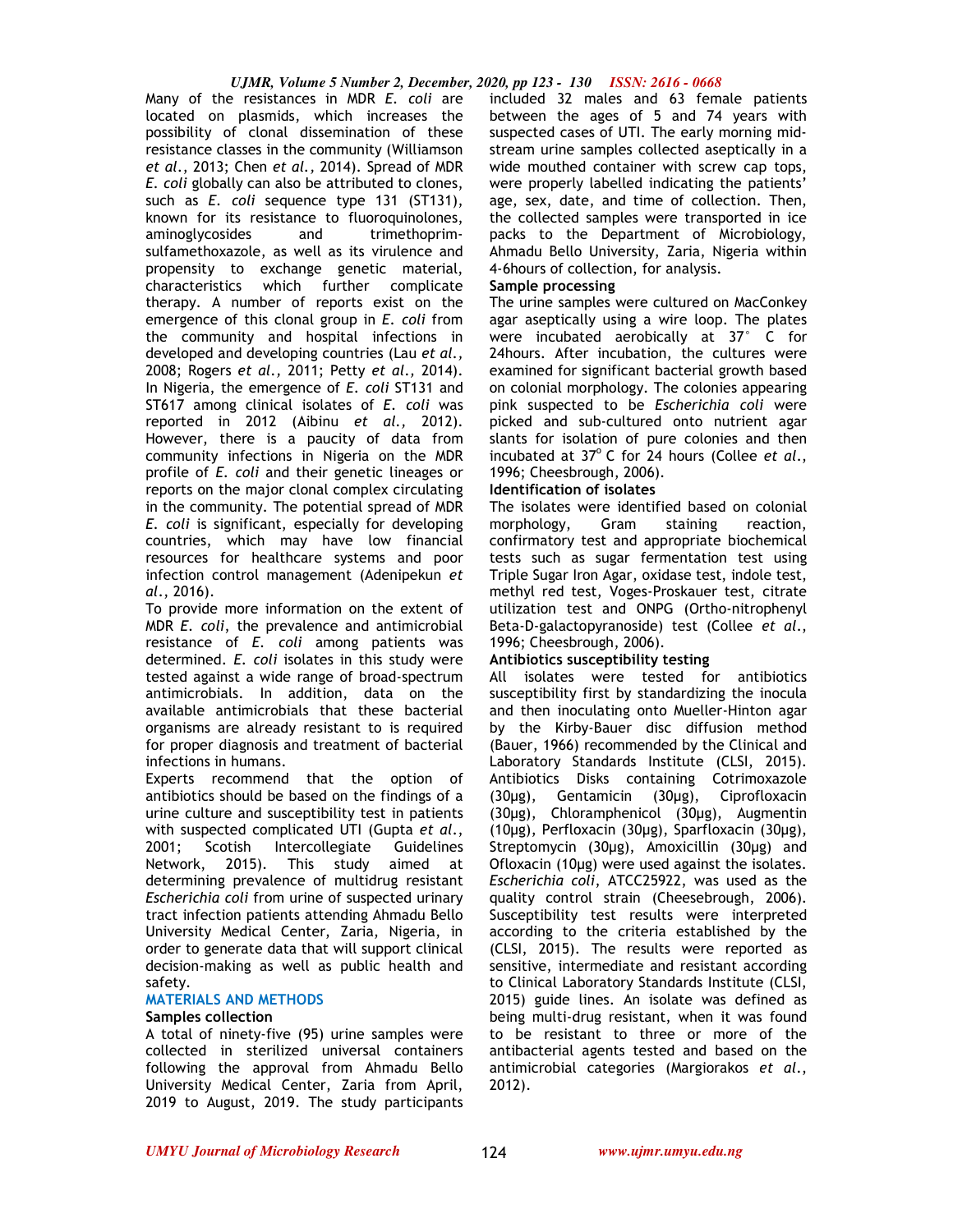# **Determination of multiple antibiotic resistance (MAR) index**

The multiple antibiotic resistance (MAR) index for each isolate was determined using the formula MAR = a/b, where *'a'* is the number of antibiotics to which the test isolate was resistant to and *'b'* is the total number of antibiotics to which the test isolates were subjected (Sandhu *etal*., 2016)

#### **Statistical analysis**

Data generated were analyzed using Chi-square analysis (SAS version 9.1.3). P -value less than or equals to 0.05 ( $p \le 0.05$ ) were considered significant.

## **RESULTS**

The result indicated that 60 (63.2%) of the urine samples were negative and 35 (36.8%) were positive for *E. coli*. Moreover, high prevalence cases were identified among patients between 25-34 and 15-24 age groups with (46.2%) and (40%) prevalence respectively (Table 1). The differences are not statistically significance (P=0.497).

| Table 1: Prevalence of Escherichia coli based on age group of patients |
|------------------------------------------------------------------------|
|------------------------------------------------------------------------|

| No. Examined | No. Positive | Prevalence (%) |
|--------------|--------------|----------------|
| 9            |              | 33.3           |
| 25           | 10           | 40             |
| 13           | 6            | 46.2           |
| 33           | 12           | 36.4           |
| 10           |              | 30             |
| 0            | 0            | 0              |
| 5            |              | 20             |
| 95           | 35           | 36.8           |
|              |              |                |

 $P = 0.4971$ 

The prevalence of *Escherichia coli* according to gender of the patients reveals that 12 (37.5%) males were positive while 23 (36.5%) were female patients (Table 2). The highest prevalence of *E. coli* based on gender was observed in female patients. However, based on statistical analysis it was observed to be not significant  $(P = 0.9245)$ .

## **Table 2: Prevalence of** *Escherichia coli* **based on gender of patients**

| Gender       | No. Examined | No. Positive | Prevalence (%) |
|--------------|--------------|--------------|----------------|
| Male         |              |              | 37.5           |
| Female       | 63           |              | 36.5           |
| <b>Total</b> | 95           | 35           | 36.8           |

 $P = 0.9245$ 

The drug susceptibility pattern of the *Escherichia coli* isolates against the 10 different antibiotics was shown in Table 3. The findings of the study showed that *E. coli* was highly susceptible to augmentin (71.1%) followed by gentamicin and chloramphenicol (68.6%). However, the *Escherichia coli* isolates demonstrated high resistance to sparfloxacin (91.4%), followed by cotrimoxazole and amoxicillin (82.9%) and ciprofloxacin (71.4%).

**Table 3: Antibiotics susceptibility pattern of** *Escherichia coli* **isolates from urine samples Antibiotics (disk Susceptibility of** *E. coli* **(n = 35)**

| <b>AIILIDIOLICS (UISK</b><br>conc. in $\mu$ g) | $SUSC$ dusceptibility of E. COIT (ii = 33) |               |
|------------------------------------------------|--------------------------------------------|---------------|
|                                                | Sensitive (%)                              | Resistant (%) |
| SXT (30)                                       | 6(17.1)                                    | 29 (82.9)     |
| CH (30)                                        | 24 (68.6)                                  | 11(31.4)      |
| SP (10)                                        | 3(8.6)                                     | 32 (91.4)     |
| CPX (30)                                       | 10(28.6)                                   | 25(71.4)      |
| AM (30)                                        | 6(17.1)                                    | 29 (82.9)     |
| AU (10)                                        | 25(71.1)                                   | 10(28.6)      |
| GN (30)                                        | 24 (68.6)                                  | 11(31.4)      |
| PEF (30)                                       | 8(22.9)                                    | 27(77.1)      |
| OFX (10)                                       | 12(34.3)                                   | 23(65.7)      |
| S(30)                                          | 21 (60)                                    | 14 (40)       |

Key:  $n =$  number of isolates,  $SXT =$  Cotrimoxazole,  $CH =$  Chloramphenicol,  $SP =$  Sparfloxacin, CPX = Ciprofloxacin, AM = Amoxacillin, AU = Augmentin, GN = Gentamicin, PEF = Perfloxacin, OFX = Ofloxacin, S =Streptomycin.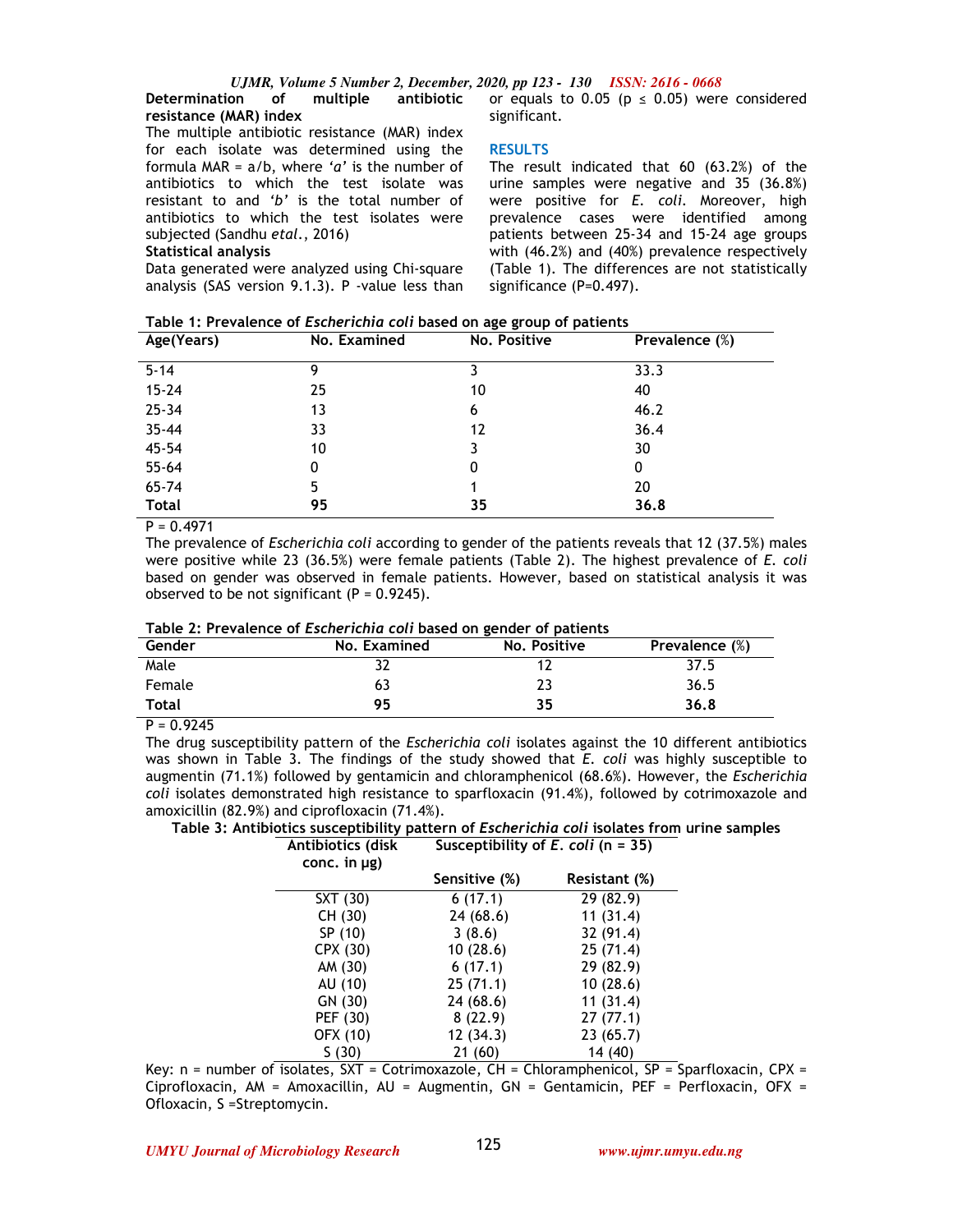*UJMR, Volume 5 Number 2, December, 2020, pp 123 - 130 ISSN: 2616 - 0668* Figure 1 describes the prevalence of MDR *E*. *coli*, a total of 30 (85.7%) isolates were found to be MDR *E*. *coli*. While Table 4 present resistance patterns and multiple antibiotic resistance index. This study observed that  $94.3\%$  (n =  $33/35$ ) of the isolates had multiple antibiotic resistance (MAR) index greater than 0.2 while 5.7% (n = 2/35) isolates had MAR index of 0.2.



**Total no. of E. coli isolates MDR positive E. coli MDR negative E. coli**

Figure 1: Prevalence of Multi drug resistant (MDR) *Escherichia coli* from urine samples of suspected urinary tract infection patients attending Ahmadu Bello University Medical Center, Zaria.

| Table 4: Antibiotic resistance pattern and MAR Index in <i>Escherichia coli</i> isolates |  |
|------------------------------------------------------------------------------------------|--|
|------------------------------------------------------------------------------------------|--|

| S/N          | <b>Isolate Code</b> | Resistance pattern                     | MAR Index |
|--------------|---------------------|----------------------------------------|-----------|
| $\mathbf{1}$ | AMC3                | SXT, SP, AM, AU, PEF, OFX              | 0.6       |
| $\mathbf{2}$ | AMC <sub>5</sub>    | CH, CPX, AM, PEF, S                    | 0.5       |
| 3            | AMC 6               | SXT, SP, AM, PEF, OFX                  | 0.5       |
| 4            | AMC 8               | SXT, CH, SP, AM, AU, PEF, OFX          | 0.7       |
| 5            | <b>AMC 11</b>       | STX, SP, CPX, AM, PEF, S               | 0.6       |
| 6            | <b>AMC 21</b>       | SXT, CH, SP, CPX, AM, AU, GN, PEF, OFX | 0.9       |
| 7            | <b>AMC 25</b>       | SP, CPX, S                             | 0.3       |
| 8            | <b>AMC 27</b>       | SXT, CH, SP, CPX, AM, PE, OFX, S       | 0.8       |
| 9            | <b>AMC 28</b>       | SXT, SP, CPX, AU, PEF, OFX             | 0.6       |
| 10           | <b>AMC 32</b>       | SXT, CH, CPX, AM, PEF, S               | 0.6       |
| 11           | <b>AMC 38</b>       | SXT, SP, CPX, AM, GN, OFX              | 0.6       |
| 12           | <b>AMC 40</b>       | SXT, CH, SP, CPX, AM, AU, GN, PEF, OFX | 0.9       |
| 13           | <b>AMC 41</b>       | SXT, SP, CPX,                          | 0.3       |
| 14           | <b>AMC 42</b>       | SXT, CH, SPAM, AU, GN, OFX             | 0.7       |
| 15           | <b>AMC 44</b>       | SP, CPX, AM, PEF, OFX, S               | 0.6       |
| 16           | <b>AMC 47</b>       | SXT, CH, SP, CPX, AM, PEF              | 0.6       |
| 17           | <b>AMC 49</b>       | SXT, SP, AM, AU, GEN, OFX              | 0.6       |
| 18           | <b>AMC 50</b>       | SXT, CH, SP, CPX, AM, PEF, S           | 0.7       |
| 19           | <b>AMC 51</b>       | SXT, SP, CPX, AM, PEF, OFX             | 0.6       |
| 20           | <b>AMC 53</b>       | CH, SP, AM, AU, GN, OFX, S             | 0.7       |
| 21           | <b>AMC 58</b>       | SXT, SP, CPX, AM, PEF, OFX             | 0.6       |
| 22           | <b>AMC 61</b>       | SXT, SP, CPX, AM, AU, GN, PEF, OFX, S  | 0.9       |
| 23           | <b>AMC 63</b>       | SP, AM                                 | 0.2       |
| 24           | <b>AMC 64</b>       | SXT, CH, SP, AM, GN, OXF, S            | 0.7       |
| 25           | <b>AMC 66</b>       | SXT, SP, CPX, AM, PEF                  | 0.5       |
| 26           | <b>AMC 69</b>       | SXT, SP, CPX, GN, PEF, OFX, S          | 0.7       |
| 27           | <b>AMC 70</b>       | CPX, AM                                | 0.2       |
| 28           | <b>AMC 71</b>       | SXT, SP, CPX, AU, GN, OFX, S           | 0.7       |
| 29           | <b>AMC 74</b>       | SXT, SP, CPX, AM, PEF, OFX             | 0.6       |
| 30           | <b>AMC 75</b>       | SXT, SP, CPX, AM, GN, OFX, S           | 0.7       |
| 31           | <b>AMC 79</b>       | SXT, SP, CPX, AM, PEF, OFX             | 0.6       |
| 32           | <b>AMC 83</b>       | SXT, SP, CPX, AM, GN, PEF, OFX, S      | 0.8       |
| 33           | <b>AMC 86</b>       | SXT, SP, AM, GN, PEF                   | 0.5       |
| 34           | <b>AMC 90</b>       | SXT, SP, PEF                           | 0.3       |
| 35           | <b>AMC 92</b>       | SXT, SP, CPX, AM, GN, PEF, OFX         | 0.7       |

**Key:** AMC = Ahmadu Bello University Medical Centre, AMR= Multiple Antibiotic Resistant, SXT = Cotrimoxazole, CH = Chloramphenicol, SP = Sparfloxacin, CPX = Ciprofloxacin, AM = Amoxacillin, AU = Augmentin, GN = Gentamicin, PEF = Perfloxacin, OFX = Ofloxacin, S =Streptomycin**.**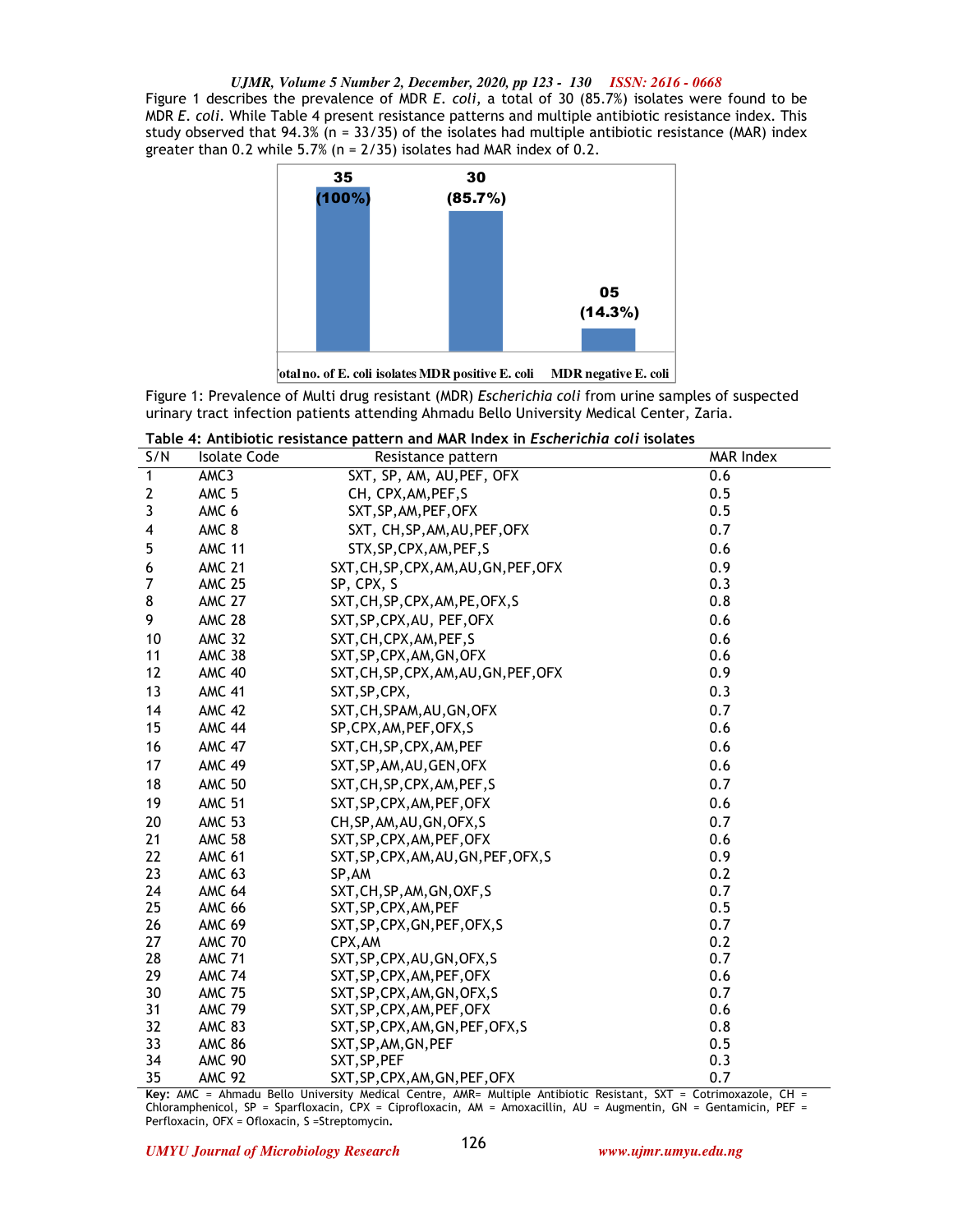# **DISCUSSION**

The findings of this study reveal that the prevalence of *E*. *coli* among the studied subjects was 36.8%. This implies that a significant number of patients suspected with UTI may harbour *E*. *coli*. This observation may not be unconnected with the fact that *E. coli* is a natural component of the human and animal intestinal microbiota as documented by Ruiz *et al*. (2002); Zhang and Foxman (2003), however its presence in the urine samples of the studied subject who were patients suspected with UTIs is a source of concern.

Compared to the findings of this study, Aboderin *et al*. (2009) reported lower prevalence of *E. coli* of 25.6%, Karuiki *et al*. (2007), reported 36% in Nairobi, Kenya. Sanitary conditions as well as hygiene practices among patients may have accounted for the disparity in the prevalence observed.

In line with the observation of studies by Eghieye *et al*. (2018); Farouk *et al*. (2019), this study also revealed that the prevalence of *Escherichia coli* was higher among those aged 15-24 years and 25-34 years. The high prevalence of *E*. *coli* in these age groups may be related to the fact that patients in this age group are sexually active and possibly to have been infected with uropathogenic *E. coli*.

In terms of gender, the prevalence of *E. coli* was found to be higher in females than it was in males. This is similar with the findings of Eghieye *et al,* 2018 and Farouk *et al*., 2019. The near proximity of the urogenital tract to the anus in women may account for the higher percentage observed among women, makes it possible for *Escherichia coli*, typically located in the gastrointestinal system, to be conveyed to the female genital tract (Ovalle and Levancini, 2001). The lower prevalence *E*. *coli* detected in men may be due to the greater length of the male urethra and the antibacterial activity of male prostatic fluid (Gupta and Stamm, 2005).

The study demonstrated that almost all the *E*. *coli* isolates obtained in the study were resistant to two or more antibiotics with 85.7% of them identified as MDR. This observation demonstrated that *E*. *coli* isolated in the study were highly resistant and is a source of public health concern.

This high degree of resistance found in *E. coli* could be attributed to the indiscriminate use of antibiotics, over-prescription, poor quality and cheaper medicines that are being marketed and delivered to patients that do not have urinary tract infection (Batabyal and Himanshu, 2018). In a study, Szmolka and Nagy (2013) noted that drug resistant commensal *E*. *coli* remains a reservoir of drug resistance and may also be responsible for the resistance pattern observed in their study.

Similar to the reports of this study, other studies on the prevalence and risk factors for multi-drug resistant *Escherichia coli* among poultry workers in the Federal Capital Territory, Abuja, Nigeria, reported 81.3% prevalence of MDR *E. coli* (Kamweli *et al*., 2019). Another survey of households and chicken farms in the Mekong Delta in Vietnam reported a high prevalence of multidrug resistant *E*. *coli* (81.3%) (Campbell *et al*., 2015). However, some studies revealed lower prevalence of MDR *E*. *coli*. For instance, a study done in Korea among poultry farm workers reported that 43% of *E*. *coli* isolated from the workers showed resistance to four or more antimicrobials used in poultry production (Cho *et al*., 2012). Similarly, another study in the Netherlands reported that 27% of *E*. *coli*  isolated from broiler and layer chicken farmers showed resistance to more than three antimicrobials (Bogaard, 2009).

It has been documented that multiple antibiotic resistance is mostly observed by the action of multidrug efflux pumps, each of which can pump out more than one drug type (Nikaido *et al*., 2009).

The findings of this study showed that 94.3% of *E*. *coli* isolates had MAR index greater than 0.2. Studies have shown that MAR indices greater than 0.2 implies isolates from high-risk contaminated sources with frequency of antibiotic use (Thenmozhi *et al*., 2014). This may be correlated with the indiscriminate use of antimicrobials among patients with suspected UTI for therapy purposes.

The findings of this study also demonstrates that the *E*. *coli* isolates obtained from the urine of patients with suspected UTI showed high resistance rates against sparfloxacin (91.43%), cotrimoxazole (82.86%) and amoxicillin (82.86%), ciprofloxacin (71.43%) and ofloxacin (65.71%). However, few of the isolates were found to be susceptible to other antibiotics, particularly streptomycin, augmentin, gentamicin and chloramphenicol. A similar study in Nigeria reported high resistance rates against amoxicillin, cotrimoxazole and ciprofloxacin (Sabir *et al*., 2014; Namrathan, 2015; Farouk *et al*., 2019). A possible explanation for MDR *E*. *coli* observed among the patients may be due to the widespread use and easy availability of these drugs, which has led to the high resistance pattern of the isolates.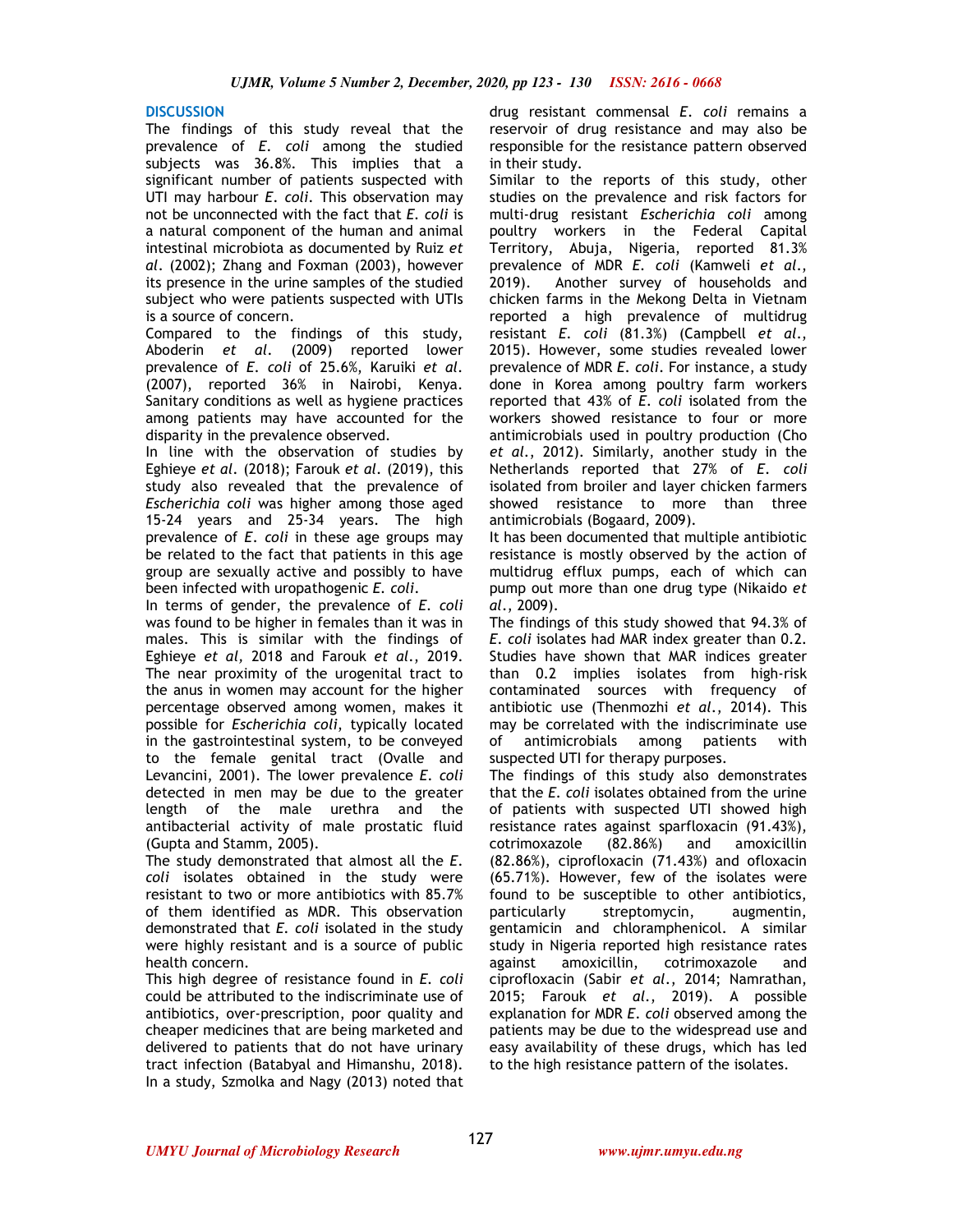**CONCLUSION**  The study has observed a high prevalence rate of MDR *E*. *coli* (85.7%) among patients with suspected cases of urinary tract infection attending Ahmadu Bello University Medical Center, Zaria. The *Escherichia coli* isolates demonstrated high resistance to sparfloxacin (91.4%), followed by cotrimoxazole and amoxicillin (82.9%). The prevalence of MDR *Escherichia coli* isolates with MAR indices greater than 0.2 is a threat to the ongoing<br>campaign against antibiotic misuse. campaign against

#### **REFERENCES**

- Aboderin, O. A., Abdu, A. R., Odetoyin, B. W. and Lamikanra, A. (2009). Antimicrobial resistance in *Escherichia coli* strains from urinary tract infections. *Journal of the national medical association*, 101(12), 1268-1273.
- Aibinu, I., Odugbemi, T., Koenig, W. and Ghebremedhin, B. (2012). Sequence type ST131 and ST10 complex (ST617) predominant among CTX-M-15 producing *Escherichia coli* isolates from Nigeria. *Clinical Microbiology Infection* 18: E49-E51.
- Al-jiffri, O., Zahira, M. F., El-Sayed, F. and Al-Sharif, M. (2011). Urinary Tract Infection with *E. coli* and antibacterial activity of some plant extract. *International Journal of Microbiology Research*. 2:1–7.
- Arredondo-Garcia, J. L. and Amabile-Cuevas, C.F. (2008). High resistance prevalence towards ampicillin, cotrimoxazole and ciprofloxacin, among uropathogenic *Escherichia coli* isolates in Mexico City. *Journal of Infection in Developing Countries*. 2:350-353.
- Babalola, O. O. and Lamikanra, A. (2002). Pattern of antibiotic purchases in community pharmacies in South Western Nigeria. *Journal of Social and AdministrativePharmacy*.19:33 – 38.
- Batabyal, B. and Himanshu (2018). Isolation and antimicrobial resistance patterns of *Escherichia coli* causing urinary tract infections in children aged 1 to 12 years. *Journal of Bacteriol Infec Dis*.2 (1):35-42.
- Bauer, A.W., Kirby, W. M., and Sherris, J. C. (1966). Antibiotic susceptibility testing by a standardized single disk method. *American Journal of Clinical Pathology*; 45(4):493-6.
- Bogaard, V. A. E. (2001). Antibiotic resistance of faecal *Escherichia coli* in poultry, poultry farmers and poultry slaughterers. *Journal of Antimicrobial Chemo therapy*. 47: 763–771.

Therefore, strict measures in the administration of antibiotics should be adhered to by Clinicians in the treatment of urinary tract infection and drugs should only be prescribed following antibiotic sensitivity testing of the isolates.

#### **ACKNOWLEDGEMENT**

The author acknowledges the Management, Ahmadu Bello University Medical Center, Zaria, for granting approval for the study.

#### https://doi.org/10.1093/jac/47.6.763 PMID: 11389108

- Campbell, J. I., Nhung, N. T., Nhung, H. N., Van Minh, P. and Wagenaar, J. A. (2015). Prevalence and risk factors for carriage of antimicrobial-resistant *Escherichia coli* on household and small-scale chicken farms in the Mekong Delta of Vietnam. 2: 144–2152. https://doi.org/10.1093/jac/dkv053 PMID: 25755000.
- Caudell, M. A., Mair, C., Subbiah, M., Matthews, L., Quinlan, R. J. and Quinlan, M. B. (2018). Articles Identification of risk factors associated with carriage of resistant *Escherichia coli* in three culturally diverse ethnic groups in Tanzania: a biological and socioeconomic analysis. 2: e489–e497. https:// doi.org/10.1016/S2542- 5196(18)30225-0 PMID: 30396440.
- Cheesbrough, M. (2006). District laboratory practice in tropical countries, part 2. Cambridge university press. Pp132-234.
- Chen, X., He, L., Li, Y., Zeng, Z., Deng, Y., Liu, Y. and Liu, J. H. (2014). Complete sequence of a F2: A-: B- plasmid pHN3A11 carrying rmtB and qepA, and its dissemination in China. *Vet Microbiol* 174: 267-271.
- Cho, S. H., Lim, Y. S. and Kang, Y. H. (2012). Comparison of Antimicrobial Resistance in *Escherichia co*l*i* Strains Isolated from Healthy Poultry and Swine Farm Workers Using Antibiotics in Korea. *Osong Public Heal Res Perspect*.; 3: 151–155.

https://doi.org/10.1016/j.phrp.2012.0 7.002 PMID: 24159507.

- Collee, J. G., Duguid, J. P. and Fraser, A. G. (1996). Laboratory strategy in diagnosis of infective syndromes. In: Mackie and McCartney Practical Medical Microbiology, 14th ed. London: Churchill Livingstone.:53-94.
- Eghieye, M. O., Jodi, S. M., Bassey, B. E., Nkene, I. H., Abimiku, R. H. and Ngwai, Y. B. (2018). Antimicrobial Resistance

*UMYU Journal of Microbiology Research www.ujmr.umyu.edu.ng*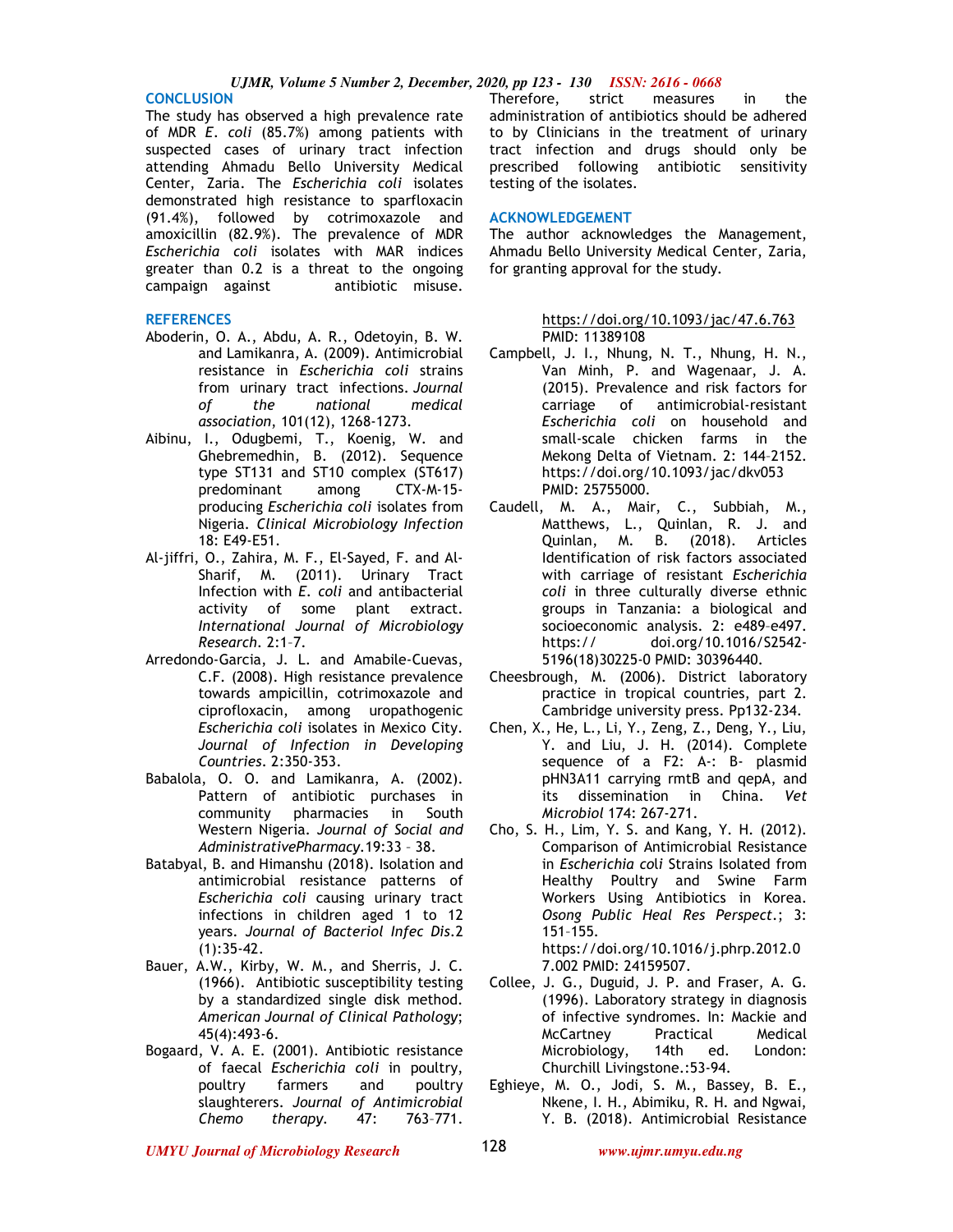*UJMR, Volume 5 Number 2, December, 2020, pp 123 - 130 ISSN: 2616 - 0668* Profile of *Escherichia coli* Isolated from Urine of Patients in Selected General Hospitals in Abuja Municipal, Nigeria. *Asian Journal of Advanced Research and Reports*, 2(2): 1-10,

- Farouk, S. N., Muhammad, A., Muhammad, S. A. and Abubakar, U. Z. (2019). Prevalence and Antibiotic Susceptibility Pattern of *Escherichia coli* Isolated from Urine Samples of Urinary Tract Infection Patients. *ARC Journal of Urology*, (4)1:14-20.
- Foxman, B., Barlow, R., D'Arcy, H., Gillespie, B. and Solbel, J. (2000). Urinary tract infection: Self-reported incidence and associated costs. *Annals of Epidemiology*; 10:509-515
- Foxman, B. and Brown, P. (2003). Epidemiology of urinary tract infections: Transmission and risk factors, incidence, and costs. *Infectious Disease Clinics of North America*; 17:227-241
- Frye, J. G. and Jackson, C. R. (2013). Genetic mechanisms of antimicrobial resistance identified in *Salmonella enterica*, *Escherichia coli*, and *Enterococcus* spp. isolated from U.S. food animals. *Front Microbiology* 4: 1-22.
- Gales, A. C., Jones, R. N., Gordon, K. A., Sader, H. S., Wilke, W. W., Beach, M. L. and SENTRY Study Group Latin America, T. (2000). Activity and spectrum of 22 antimicrobial agents tested against urinary tract infection pathogens in hospitalized patients in Latin America: report from the second year of the SENTRY antimicrobial surveillance program (1998). *Journal of Antimicrobial Chemotherapy*, *45*(3), 295-303.
- Gupta, K., Sahm, D. F. and Mayfield, D. (2001). Antimicrobial resistance among uropathogens that cause communityacquired urinary tract infections in women: a nationwide analysis. *Clinical Infectious Diseases*.33:89-94.
- Gupta, K. and Stamm, W. E. (2005). Urinary tract infections. In: Dale DC, Federman DD, editors. ACP Medicine. New York: WebMD. Section 7, Chap. 23.
- Hima-Lerible, H., Ménard, D. and Talarmin, A. (2003). Antimicrobial resistance among uropathogens that cause communityacquired urinary tract infections in Bangui, Central African Republic. *Journal of Antimicrobial Chemotheraphy*.51:192-194.
- http://www.facm.ucl.ac.be/intranet/CLSI/CLSI -2015- M100-S25-original.pdf
- Johnson, J. R., Kuskowski, M. A., O'Bryan, T. T., Colodner, R. and Raz, R. (2005).

Virulence genotype and phylogenetic origin in relation to antibiotic resistance profile among *Escherichia coli* urine sample isolates from Israeli women with acute uncomplicated cystitis. *Antimicrobial agents and chemotherapy*, *49*(1), 26-31.

- Kariuki, S., Revathi, G., Corkill, J., Kiiru, J., Mwituria, N. and Hart, C. A. (2007). *Escherichia coli* from communityacquired urinary tract infections resistant to fluoroquinolones and extended-spectrum beta-lactams. *Journal of Infection in Developing Countries*.1:257-262.
- Kamweli, M. A., Kwaga, J., Okolocha, J., Mba, N. and Thaku, S. (2019). Prevalence and risk factors for multi-drug resistant *Escherichia coli* among poultry workers in the Federal Capital Territory, Abuja, Nigeria. *PLoS ONE* 14(11): e0225379. https://doi.

org/10.1371/journal.pone.0225379.

- Lau, S. H., Kaufmann, M. E., Livermore, D. M., Woodford, N., Willshaw, G. A., Cheasty, T., Stamper, K., Reddy, S., Cheesbrough, J., Bolton, F. J., Fox, A. J. and Upton, M. (2008). UK epidemic *Escherichia coli* strains A-E, with CTX-M-15 beta-lactamase, all belong to the international O25:H4-ST131 clone. *J Antimicrob Chemo ther* 62: 1241-1244.
- Margiorakos, A. P., Srinivasan, A., Carey, R. B., Carmeli, Y. and Falagas, M. E., (2012). Multi-drug resistant, extensively drug resistant and pan drug-resistant bacteria: An international expert proposal for interim standard definition for acquired resistance. *Clinical Microbiology Infection. 18*(3), 268-281.
- Manges, A. R., Natarajan, P., Solberg, O. D., Dietrich, P. S. and Riley, L. W. (2006). The changing prevalence of drugresistant Escherichia coli clonal groups in a community: evidence for community outbreaks of urinary tract infections. *Epidemiology & Infection*, *134*(2), 425-431.
- Manges, A. R., Tabor, H., Tellis, P., Vincent, C., and Tellier, P. P. (2008). Endemic and epidemic lineages of *Escherichia coli* that cause urinary tract infections. *Emerging infectious diseases*, *14*(10), 1575.
- Namrathan, W. N. (2015). Profile of urinary tract infection and quinolone resistances among *Escherichia coli* and *Klebsellia* species isolates. *International Journal of Current Microbiology and Applied Sciences*.; 4(7):749-756.